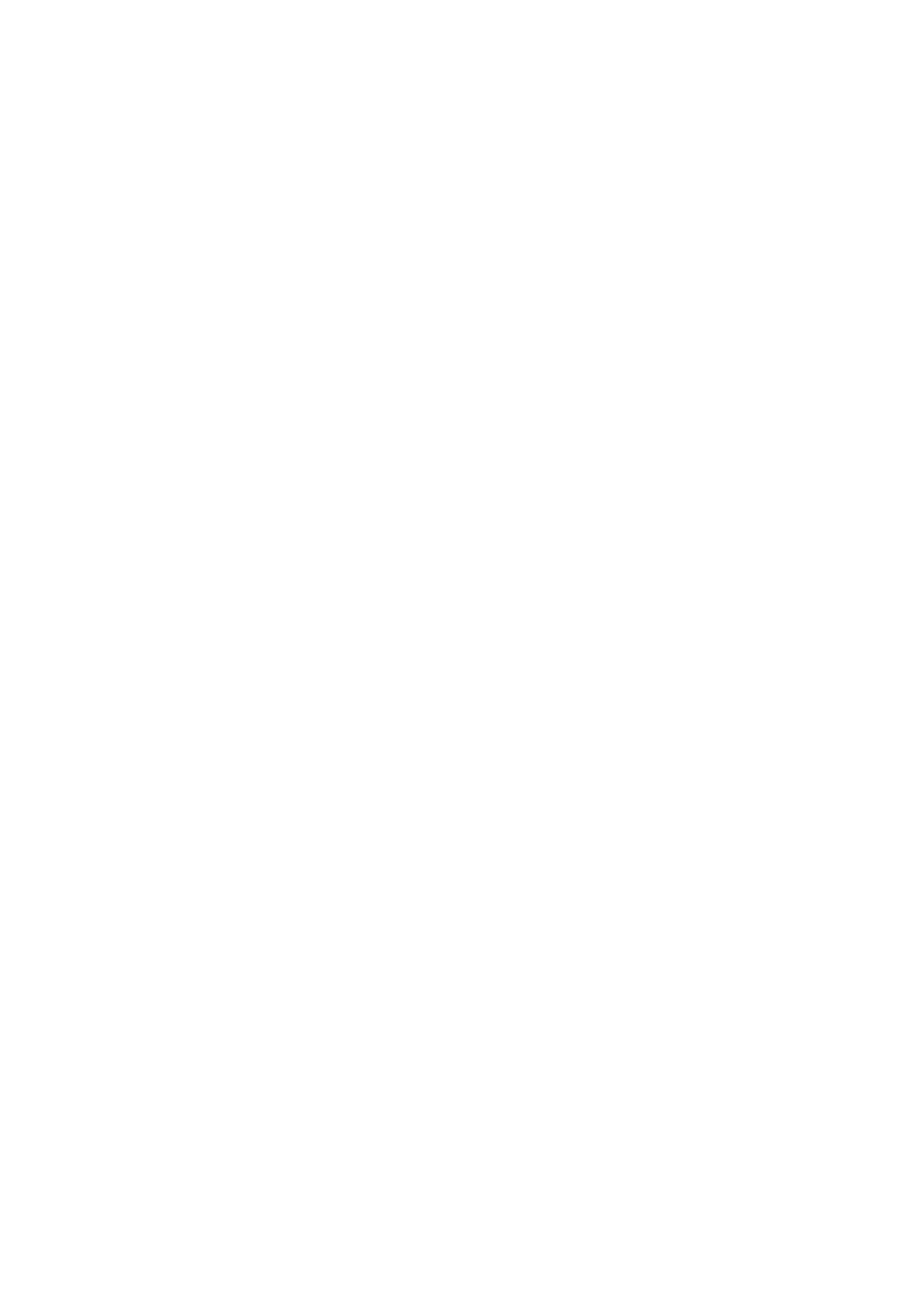

#### **1. Introduction**

Enniscrone Local Area Plan (LAP) 2004-2010, adopted on the 1<sup>st</sup> of March 2004. The Local Area Plan was designed to facilitate and encourage planned, co-ordinated and sustainable development in Enniscrone while protecting its sensitive setting and heritage. Section 19(1)(c) of the Planning and Development Act 2000 (as amended) requires that an existing local area plan be amended (or revoked) at least every six years after the making of the previous plan. The procedure for amending (or revoking) a LAP – which is the same as for making it – is set out in Section 20 of the Planning and Development Act 2000 (as amended in 2002).

#### **2. LAP Progress Report**

In January 2010 a Progress Report on the Enniscrone LAP was prepared and submitted to the Members. The report examined the progress achieved in securing the objectives of the plan and the extent of development that had occurred up to January 2010. The conclusion of this report was that, given the level of development that had taken place within the Enniscrone Local Area Plan limit from 2004 until January 2010, the key development proposals had not been achieved in full. Some of the objectives had been only partially realised, with much land yet to be developed.

Many proposed developments on key sites, which would go some way in achieving the LAP's goals, had obtained planning permission but had remained undeveloped. Also, there were many key sites for which no development proposals had been submitted.

The report recommended that Enniscrone should continue to develop within the agreed framework of the LAP, the LAP should be re-examined after the County Development Plan review, to ensure consistency with the new CDP, and that the Enniscrone Local Area Plan remain as adopted in 2004 and its life extended by a further three years to 2013.

#### **3. Proposed amendment of the LAP**

Having considered the Progress Report on the Enniscrone LAP, at the ordinary meeting of 1 February 2010, the members of Sligo County Council resolved that

 **"all objectives of the Enniscrone Local Area Plan, including zoning objectives, be maintained unchanged and that the only amendment of the LAP relate to the extension of its life by three years to 2013."** 

#### **4. Strategic Environmental Assessment (SEA) screening**

The proposed amendment was screened for potential environmental impacts in accordance with the requirements of the Planning and Development (SEA) Regulations 2004 (S.I. 436/04) and a corresponding Screening Report was prepared. The Report indicated that the proposed amendment was not considered likely to have a significant effect on the environment. It was, therefore, the opinion of the Planning Authority that a full strategic environmental assessment (SEA) was not required.

Formal notification, accompanied by the Screening Report, was issued to the prescribed environmental authorities on 26 February 2010, giving them an opportunity to comment on the likely environmental effects of implementing the proposed amendment of Enniscrone Local Area Plan. The deadline for receiving comments was 29 March 2010. Responses were received from the Environmental Protection Agency and the Coordination Unit of the Department of Communications, Energy and Natural Resources.